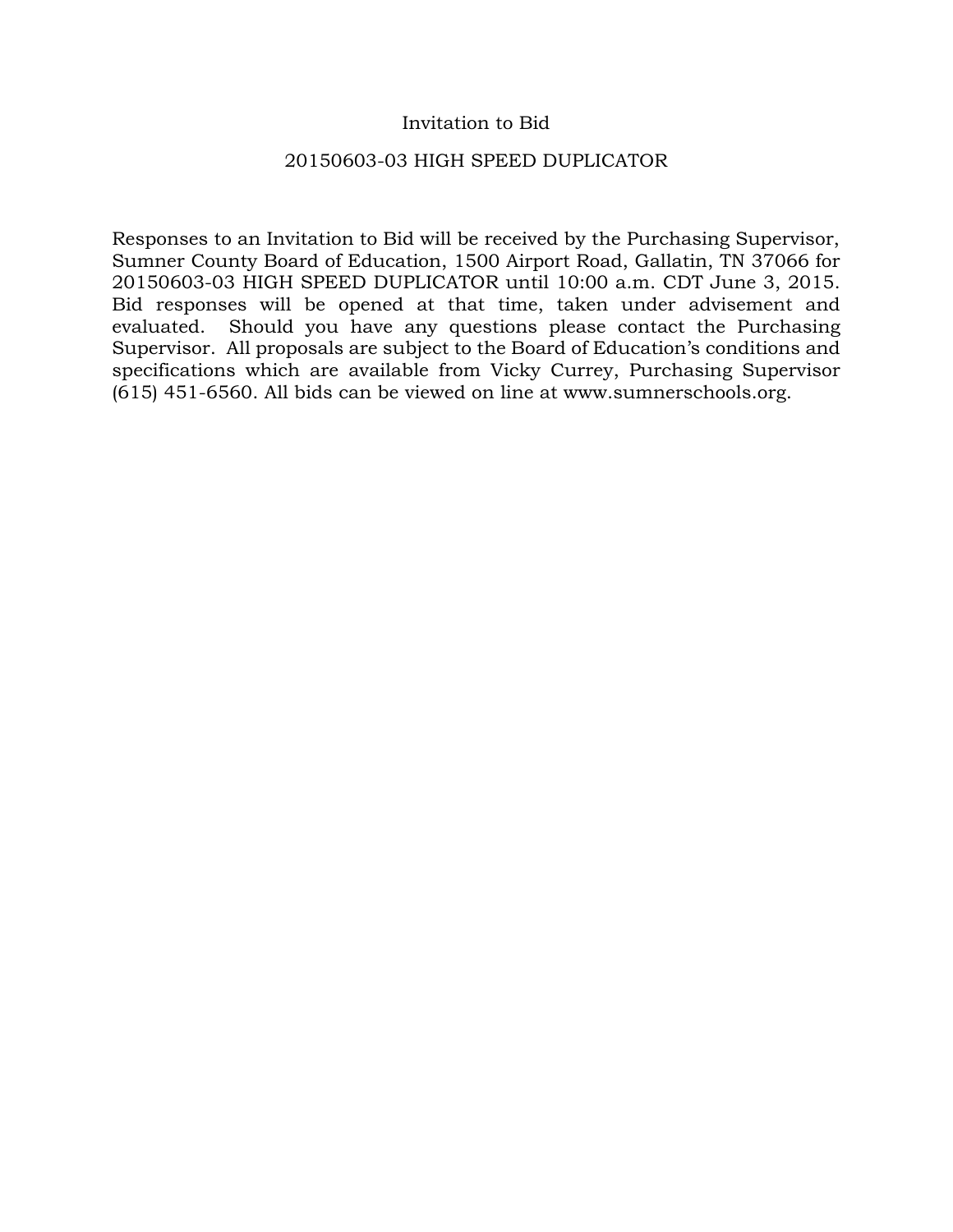#### **NOTICE TO RESPONDENTS**

Responses to an Invitation to Bid will be received by the Purchasing Supervisor in the SUPPORT SERVICE FACILITY CONFERENCE ROOM, Sumner County Board of Education, 1500 Airport Road Gallatin, TN 37066. They will be received until **10:00 A.M. Local Time JUNE 3, 2015** for **20150603-03 HIGH SPEED DUPLICATOR**, at which time the responses will be opened, taken under advisement and evaluated. *BIDS WILL BE POSTED ON www.sumnerschools.org* 

**GENERAL REQUIREMENTS AND CONDITIONS** 

-------------------------------------------------------------------------------------------------------------------------------

- 1. The Sumner County Board of Education reserves the right to accept or reject any and/or all responses in whole or in part, and to waive informalities therein.
- 2. Any responses received after the scheduled closing time for the receipt for responses will not be considered.
- 3. If a mistake is discovered after the responses are received, only the Sumner County Board of Education may allow the respondent to withdraw the entire response.
- 4. Partial payments will not be approved unless justification for such payment can be shown. Terms will be net 30 days.
- 5. Payment will not be made until the said **20150603-03 HIGH SPEED DUPLICATOR** are inspected and approved as meeting all specifications by persons appointed by the Sumner County Board of Education.
- 6. Responses submitted must be in a sealed envelope and marked on the outside as follows: **RESPONSE: 20150603-03 HIGH SPEED DUPLICATOR DEADLINE: JUNE 3. 2015 @ 10:00 A.M.**
- 7. Facsimile responses will not be considered.
- 8. If a successful bidder violates any terms of their bid, the contract, school board policy or any law they may be disqualified from bidding for a period of two years for minor violations or longer for major violations. Bids from disqualified bidders will not be accepted during the period of disqualification.
- 9. Prices quoted on the response (if any) are to be considered firm and binding until the said **20150603-03 HIGH SPEED DUPLICATOR** are in the possession of the Sumner County Board of Education.
- 10. No purchase or contract is authorized or valid until the issuance of a Board Purchase Order in accordance with Board Policy. No Board Employee is authorized to purchase equipment, supplies or services prior to the issuance of such a Purchase Order.
- 11. Any deviation from these stated terms, specifications and conditions must be coordinated with and approved in writing by the Purchasing Supervisor, Vicky Currey (615) 451-6560.
- 12. All bids that exceed \$25,000 must have the Company Name, License Number, Expiration Date thereof and License Classification of Contractor listed on outside of sealed envelope. As required by State of Tennessee Code Annotated 62-6-119.
- 13. The awarded bidder will be required to post a performance and payment bond in the amount of 25% of the contract price if it exceeds \$100,000 as stated by State of Tennessee Code Annotated 12-4-201.
- 14. If the project cost in excess of \$25,000 a performance bond must be secured by the requesting party in an amount equal to the market improvement value.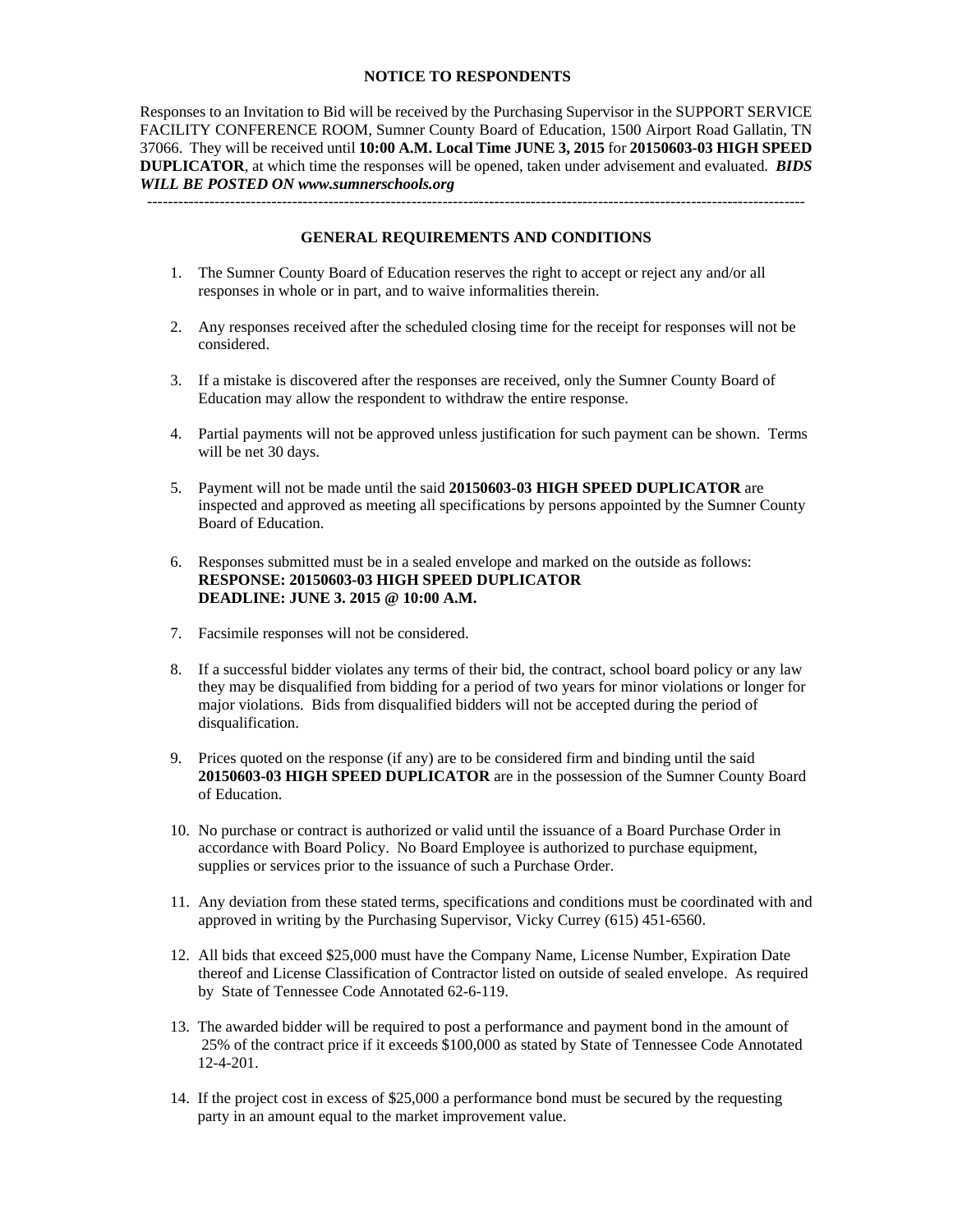# **20150603‐03 HIGH SPEED DUPLICATOR**

The Sumner County Board of Education, herein known as "School System", is soliciting bids for the lease of high speed duplicators. The contract shall be valid beginning July 1, 2015 thru June 30, 2016. The contract shall include the option to extend for an additional three, one‐year extensions.

The contract shall be utilized by the entire district which includes twenty four (24) Elementary Schools, eleven (11) Middle Schools, seven (7) High Schools, three (3) Specialty Schools, and four (4) Administrative Locations. The vendor shall allow for additional locations to be added at the bid price.

#### **SPECIFIC INFORMATION**

| Digital Duplicator with stand                                                                        |  |  |  |
|------------------------------------------------------------------------------------------------------|--|--|--|
| 130 copies per minute                                                                                |  |  |  |
| seconds first copy speed                                                                             |  |  |  |
| Glass platen                                                                                         |  |  |  |
| ___ x___ dpi scanning resolution                                                                     |  |  |  |
| Image area $\frac{x}{x}$                                                                             |  |  |  |
| 1000 Sheet paper feed                                                                                |  |  |  |
| User codes                                                                                           |  |  |  |
|                                                                                                      |  |  |  |
|                                                                                                      |  |  |  |
|                                                                                                      |  |  |  |
| COST OF MAINTENANCE AGREEMENT 1ST YEAR \$                                                            |  |  |  |
| COST OF MAINTENANCE AGREEMENT 2nd YEAR THROUGH 5TH YEAR \$_______________________                    |  |  |  |
| COST PER COPY INCLUDING INK & MASTER FOR 30 COPY RUN \$__________________________                    |  |  |  |
| COST FOR UNIT OF INK \$_________________________ NUMBER OF COPIES PER UNIT__________________________ |  |  |  |
| COST OF MASTER ROLL \$NUMBER OF MASTERS ON ROLL                                                      |  |  |  |
|                                                                                                      |  |  |  |
|                                                                                                      |  |  |  |
| Please note any other upgrade options if available including pricing:                                |  |  |  |
| Note:                                                                                                |  |  |  |
| 11 X17 inch printing                                                                                 |  |  |  |
|                                                                                                      |  |  |  |
|                                                                                                      |  |  |  |
|                                                                                                      |  |  |  |
|                                                                                                      |  |  |  |
| Other Model Options ie: Full color:                                                                  |  |  |  |
|                                                                                                      |  |  |  |
|                                                                                                      |  |  |  |
|                                                                                                      |  |  |  |
|                                                                                                      |  |  |  |
|                                                                                                      |  |  |  |
| <b>Offset Stacking</b>                                                                               |  |  |  |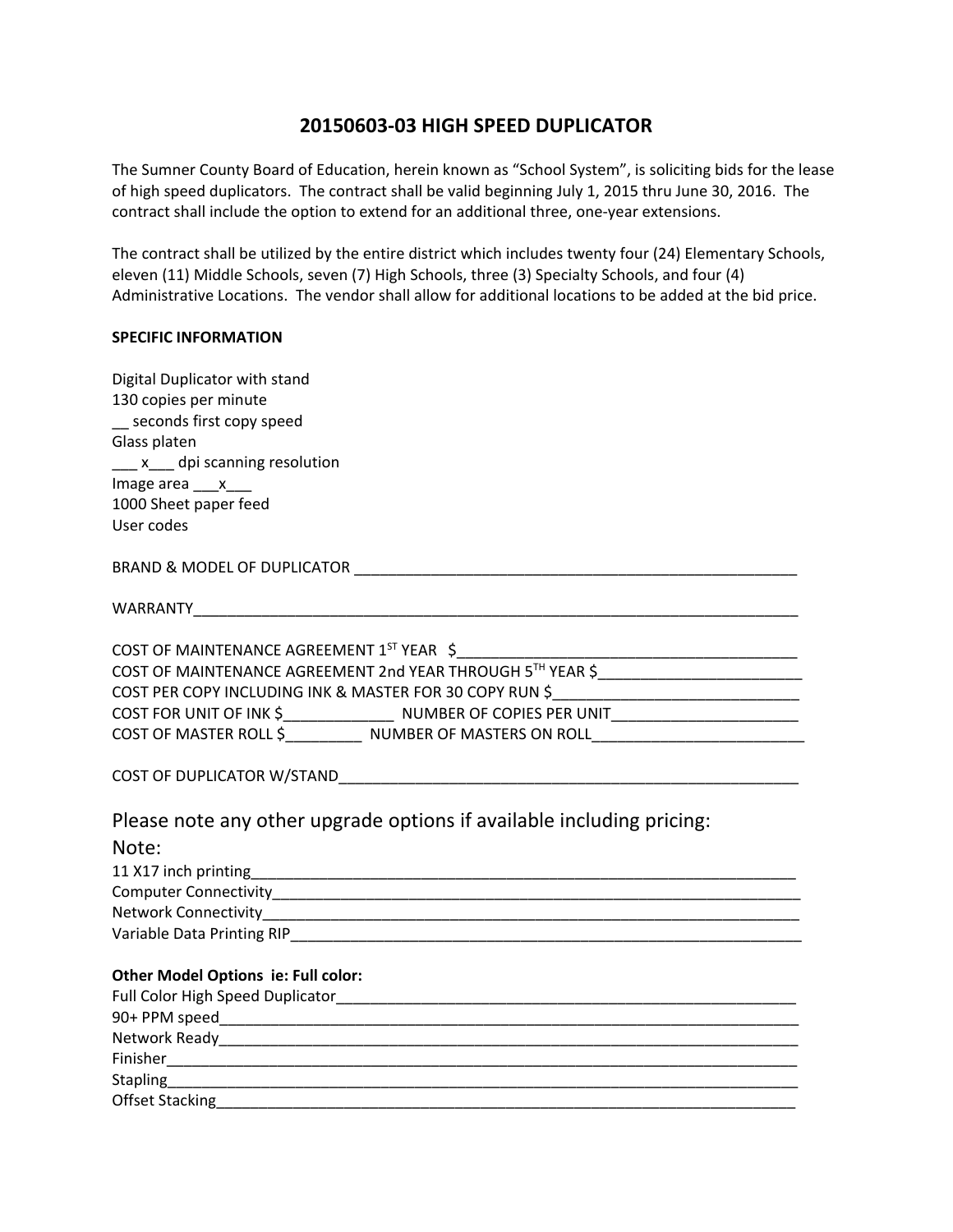| Will you sell to other Govt. agencies including School Districts at these prices? |  |  |  |
|-----------------------------------------------------------------------------------|--|--|--|

Is your company an authorized dealer for the products you bid?